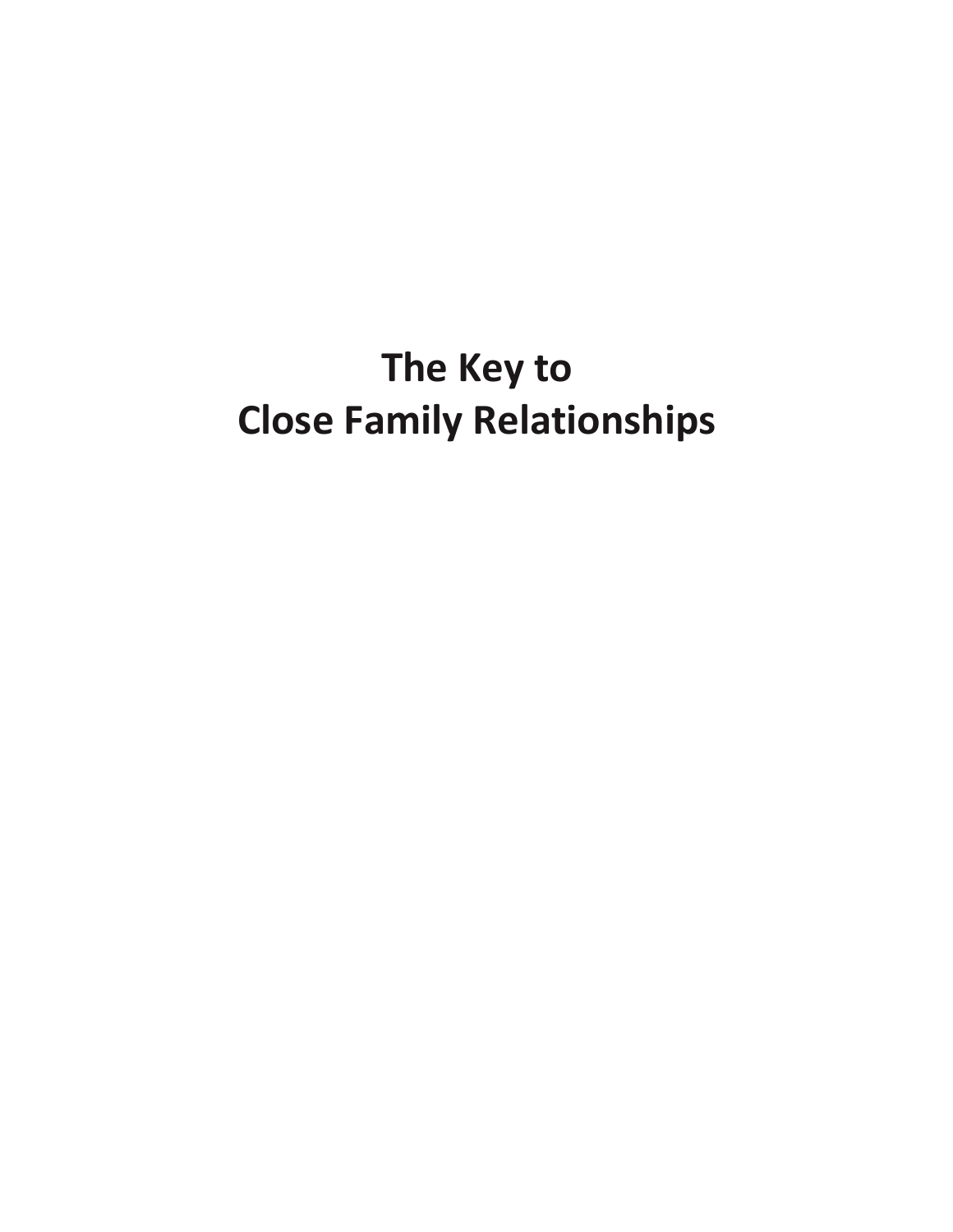# **The Key to Close Family Relationships**

#### **INTRODUCTION –**

- Children need training they don't come ready made.
- "It is not what you think that influences your children, it is what you communicate."
- •
- •
- •
- •
- 
- •
- •

# **HONOR IS NOT JUST FOR CHILDREN, BUT HONOR IS ALSO FOR ADULTS –**

- $\bullet$  1 TIM. 5:17
- MATTHEW 15:4
- 1 PETER 3:7
- $1$  TIM. 5:3
- HEBREWS 13:4
- 1 SAM. 2:30

# **WHAT THE BIBLE SAYS ABOUT A CHILD'S JOB DISCRIPTION –**

•

*EPHESIANS 6:1-3* "Children, obey your parents in the Lord, for this is right. Honor your father and mother, which is the first commandment with promise: that it may be well with you and you may live long on the earth."

- •
- •
- •
- •
- 
- •

*COL. 3:20* "Children, obey your parents in all things, for this is well pleasing to the Lord."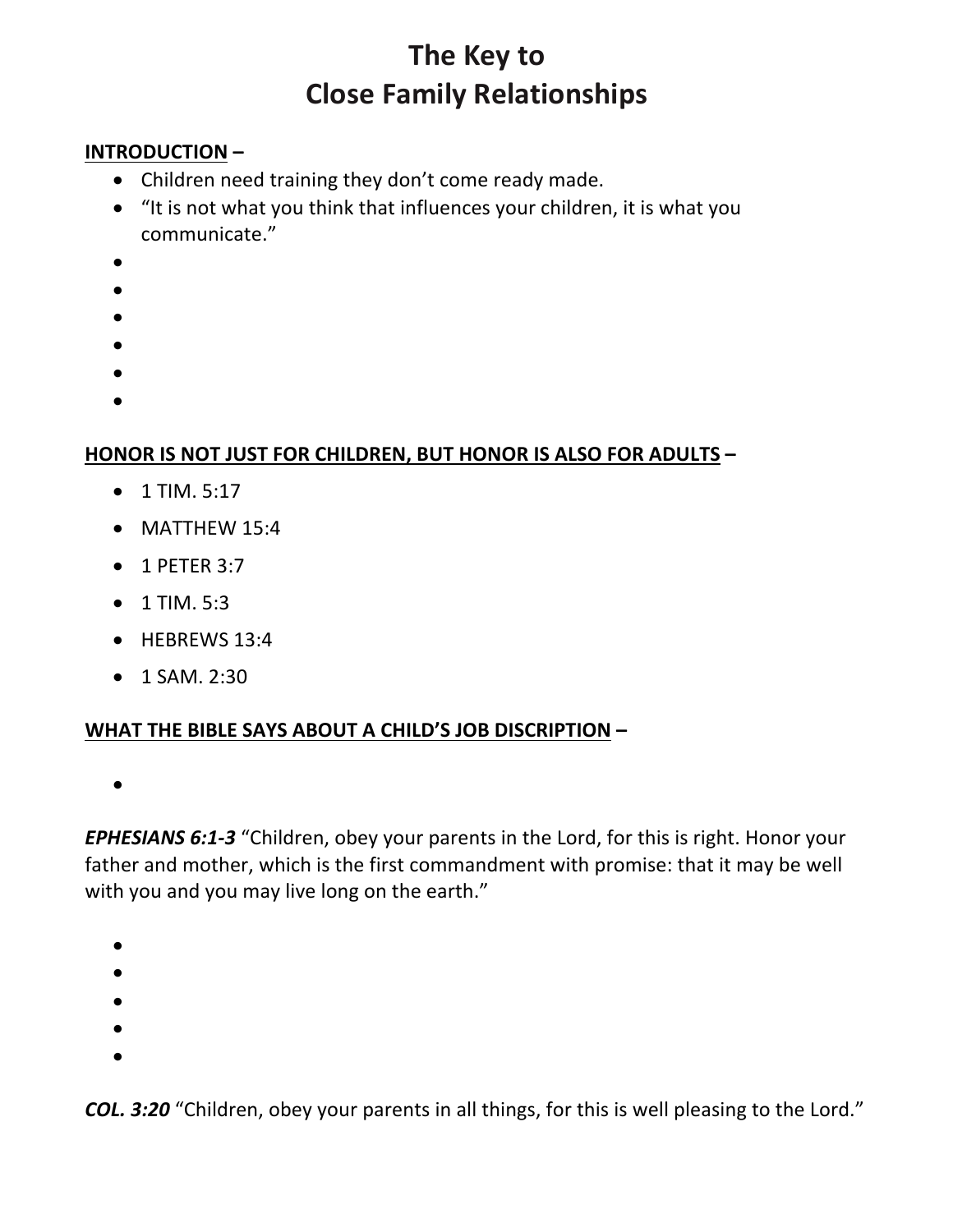# **3 GUIDELINES – 3 PRINCIPLES FOR LIFE**

#### **PRINCIPLE # 1**

Obey. "Doing what someone says, right away, without being reminded."

Children need to learn the skill of obeying.

- •
- •
- •
- •

The difference between obedience and honor: Obedience gets the job done, honor deals with how the job is done.

#### **WHAT THE DIFFERENCE BETWEEN HONOR AND RESPECT?**

- *Honor* and respect are both good, but different.
- Respect has as its root meaning, "to fear", respect is outward.
- Respect focuses on a person's position or the power of an office.
- Families that overemphasis respect in family life, end up with relationships that are distant, with a lack of closeness.
- *Honor* has as its root meaning, "worth" or "value".
- When we *honor* God, we look at His worth, His value.
- Respect acknowledges a person's position.
- *Honor* attaches worth to that person as an individual.
- Respect teaches manners and proper behavior in the presence of others.
- *Honor* teaches an appreciation of that person.
- Respect can become a technique to make a family look good on the outside.
- *Honor* builds the hidden bonds that provide strength and lasting unity.
- Respect deals with behavior.
- *Honor* is a response that comes from the heart.

#### **PRINCIPLE # 2**

Honor. "Treating people as special, doing more than what's expected, and having a good attitude."

Honor – Romans 12:10 "Be kindly affectionate to one another with brotherly love, in honor, giving preference to one another."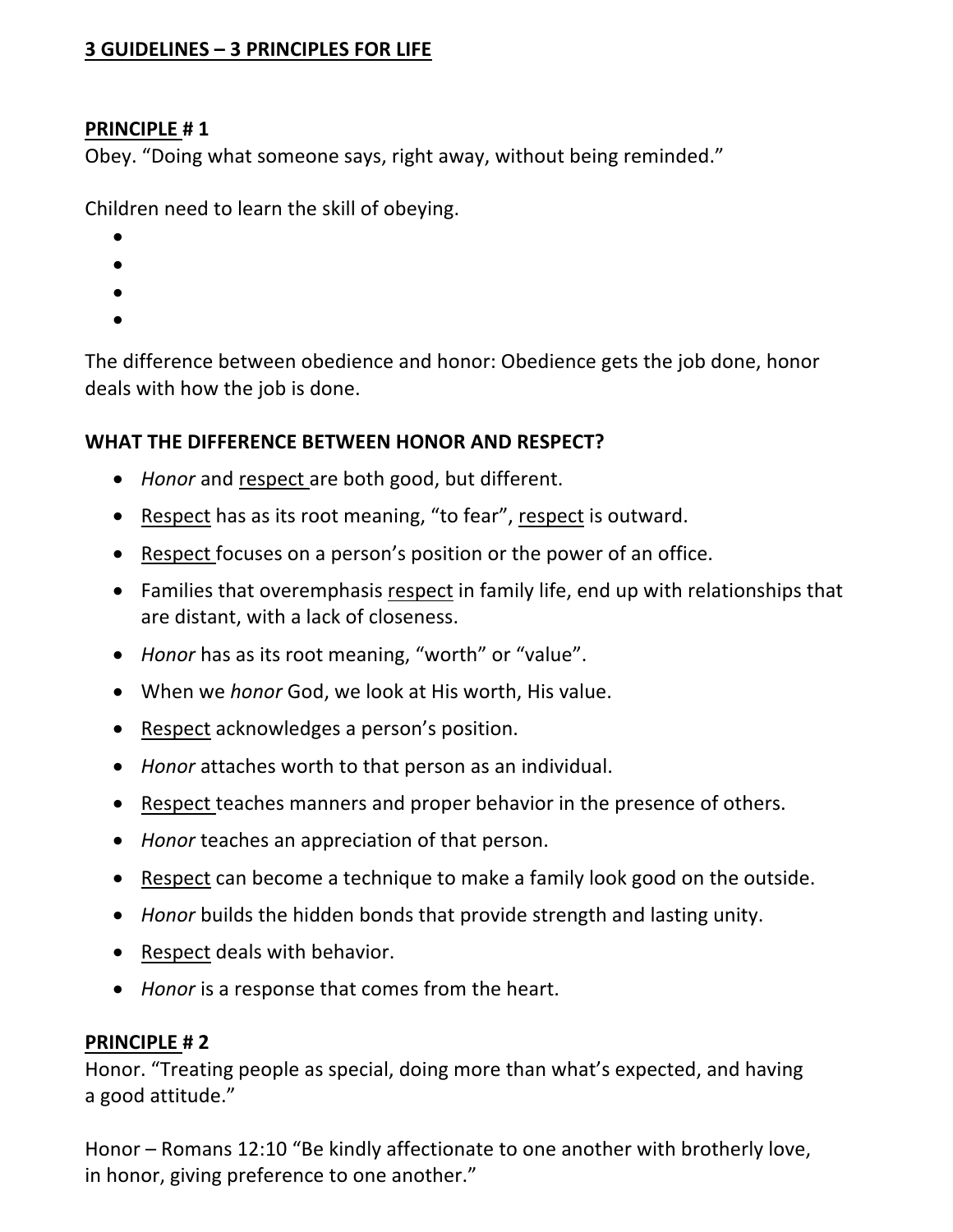ESV – "Out-do one another in showing honor." "Take delight."

- Honor relates to many areas of life.
- •
- •
- •

Let's look at the 3 aspects of honor:

(1) "Treating people as special…"

- We often use dishonoring speech. It's a great way to show honor by our speech by speaking in an honoring way. This is treating people as special.
- •
- •
- •
- 

(2) "…Doing more than what's expected…"

("…Doing more than what's required…")

Ways to teach children to do more than what's expected:

- Take an honor look. Make sure the task is done and look for one more thing to do.
- •
- •
- •
- •

# (3) "…and having a good attitude."

Teach children what it means to have a good attitude.

- How do you want your child to respond when you give an instruction? ("OK Mom" or "OK Dad")
- •
- •

What are the common causes of bad attitude in your family?

- •
- •
- •

# **PRINCIPLE # 3**

Be kind. "And be kind to one another, tenderhearted, forgiving one another, even as God in Christ forgave you." (Eph. 4:32)

Kindness is about caring genuinely for others around you, wanting the best for them, and recognizing in them the same wants, needs, and even fears that you have too.